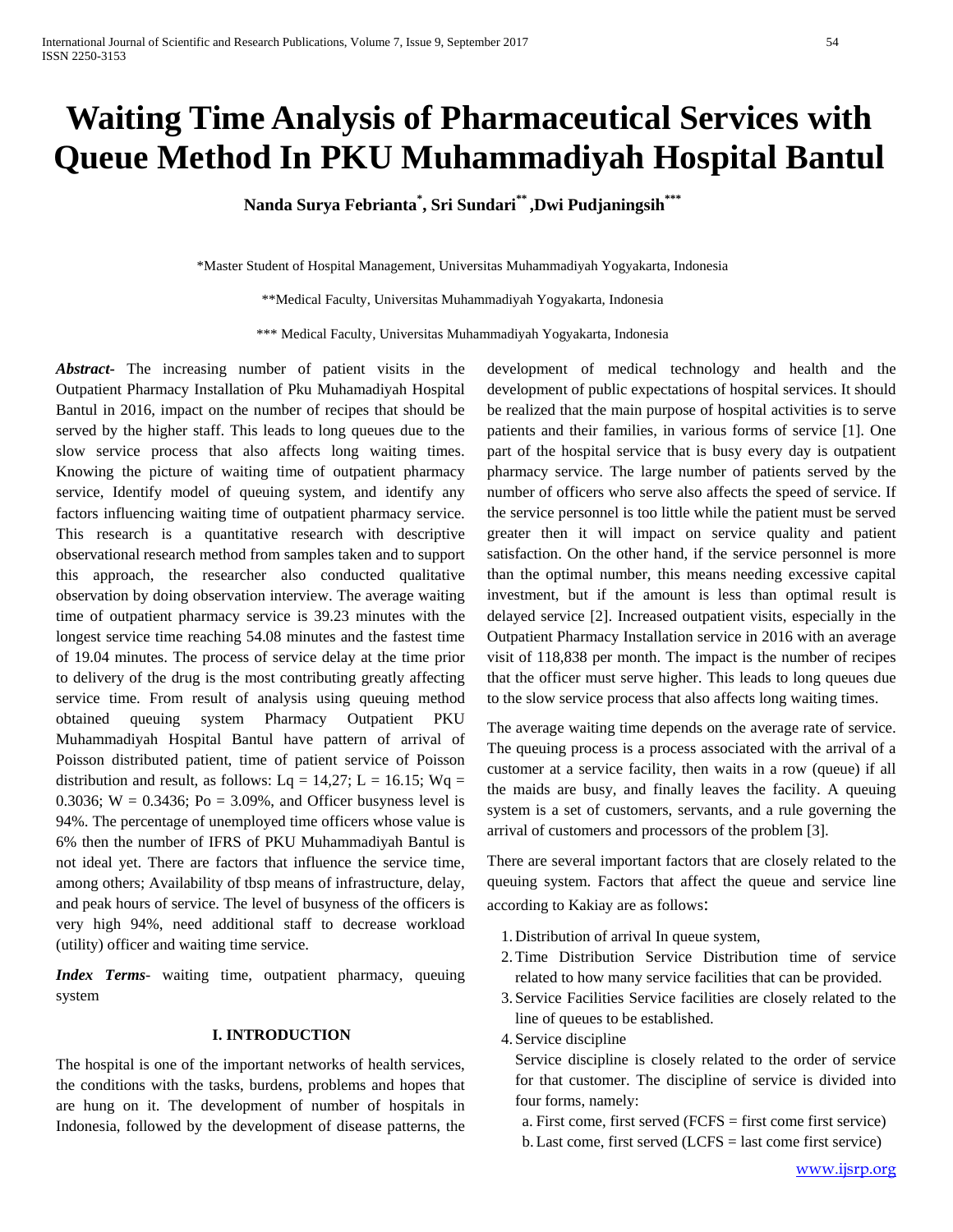| <b>No</b>      | <b>Recipes Flow</b>                         | Fastest<br>Time | Oldest<br>Time | Average<br>(minutes |
|----------------|---------------------------------------------|-----------------|----------------|---------------------|
| $\mathbf{1}$   | Reception<br>prescription(verific<br>ation) | 1,57            | 5,32           | 3,39                |
|                | Delay                                       | 1,00            | 4,57           | 3,10                |
| $\overline{2}$ | <b>Material Taking</b>                      | 1,52            | 4,37           | 3,21                |
|                | Delay                                       | 1,00            | 4,27           | 2,26                |
| 3              | <b>Writing Etiquette</b>                    | 0,30            | 2,01           | 1,03                |
|                | Delay                                       | 3,49            | 10,57          | 7,27                |
| 4              | Counseling                                  | 0,48            | 1,59           | 1,11                |
|                | Waiting<br>Average<br><b>Time Overall</b>   |                 | 22,37          |                     |

c. Service in random order (SIRO = random service)

d. Priority service which means the service is done specifically on the main customer (VIP customers) [4].

# 5. Size in Queue

The amount of queue of customers who will enter the service facility also needs to be considered. There are two designs to choose from to determine the magnitude of the queue:Unlimited arrival size (infinite queue) and limited arrival size (finite queue)

# 6. Calling Resources

In service facilities, which serve as a source of calling can be

| N <sub>0</sub> | Recipes Flow                           | Fastest | Oldest            | Average   |
|----------------|----------------------------------------|---------|-------------------|-----------|
|                |                                        | Time    | Time              | (minutes) |
| $\mathbf{1}$   | Reception<br>prescription(verification | 2,31    | 6,58              | 4,59      |
|                | Delay                                  | 2,56    | 6,57              | 4,62      |
| 2              | <b>Material Taking</b>                 | 2,51    | 5,37              | 3,58      |
|                | Delay                                  | 1,25    | 4,58              | 3,33      |
| 3              | Compounding (indirect)                 | 3,00    | 9,06              | 6,32      |
|                | Delay                                  | 1,13    | $\overline{5,36}$ | 3,30      |
| $\overline{4}$ | <b>Writing Etiquette</b>               | 0,49    | 2,52              | 1,22      |
|                | Delay                                  | 3,54    | 16,56             | 11,37     |
| 5              | Counseling                             | 0,57    | 2,34              | 1,29      |
|                | Average Waiting Time<br>Overall        |         | 41,22             |           |

either machine or human. If there are a number of machines that are damaged, then the source of the call will be reduced and can not serve the customer. There are two types of calling sources:Finite calling source (finite calling source) and unlimited calling source (infinite calling source)

### **II. METHODS**

This research uses quantitative approach and supported by qualitative. Quantitative method is used in observation of prescription service waiting time to be analyzed using queuing method, while qualitative research with direct observation and in-depth interview to know the factors that influence service waiting time.

#### **III.RESULTS AND DISCUSSION**

### **1. Outpatient pharmacy service waiting time**

Based on the observation of outpatient pharmacy waiting time for non-concrete recipes, it is known that the average waiting time is 22.37 minutes, can be seen in Table 1 below Table 1. Waiting Time of Non-Raised Prescription Service of PKU Muhammadiyah Hospital Bantul

While the result of direct observation of waiting time of pharmacy service of special outpatient of prescribed concoction known mean waiting time is 41,22 minutes, with the longest service time reach 54,08 minutes, can seen in table 2.

Table 2. Description of Waiting Time Prescribed Prescription Service

From the observation and calculation of service waiting time of IFRS of PKU Muhammadiyah Bantul, both direct recipes and recipes must be made mixed, the most contributing part causes the waiting time to be long can be seen in table 3.

Table 3. Percentage Average Waiting Time Match Flow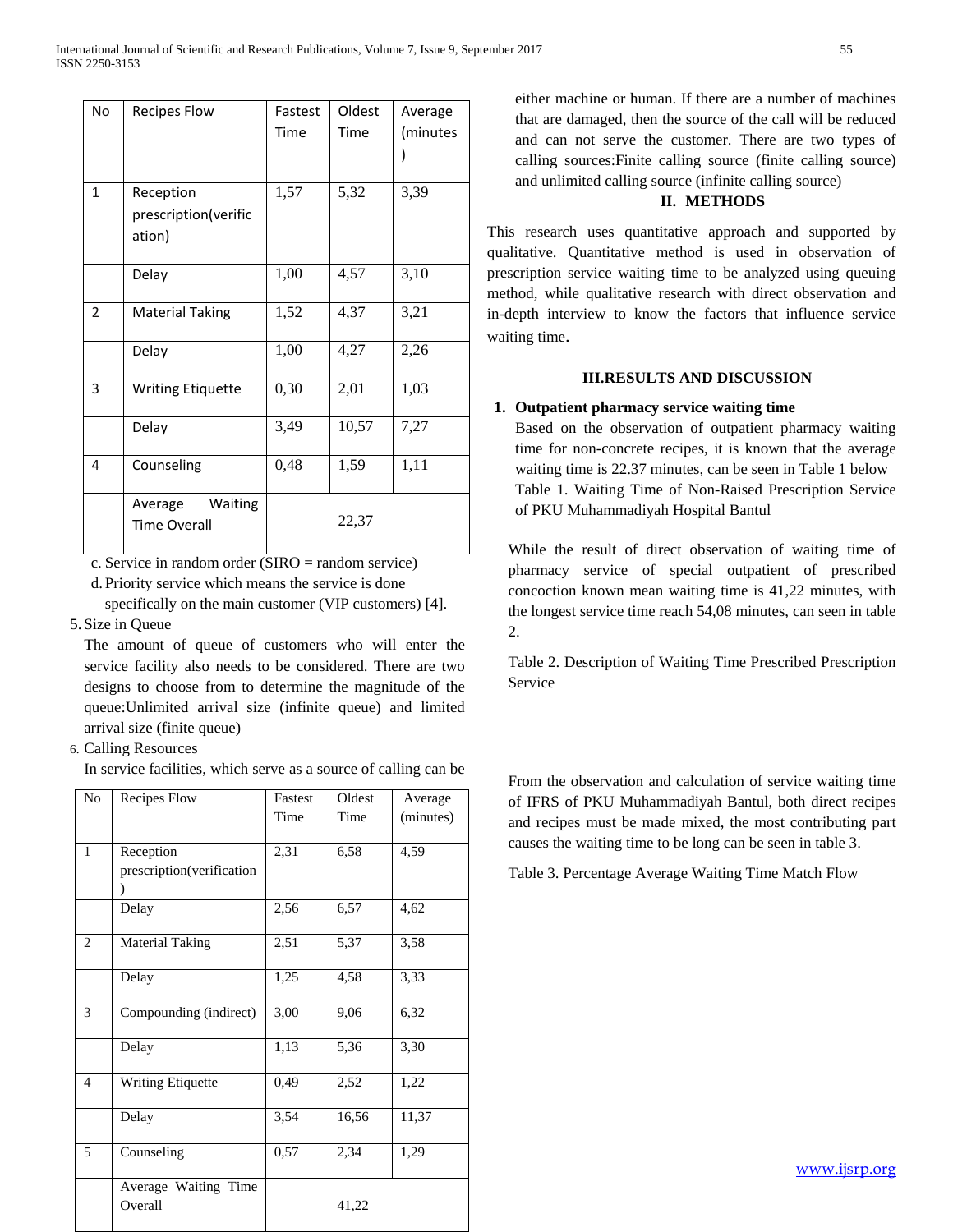| <b>Size of System Performance</b>                                 | <b>System</b><br><b>Performance</b> |
|-------------------------------------------------------------------|-------------------------------------|
| Probability no customers (Po)                                     | 3,09 %                              |
| Average Number of Customers in the<br>system $(L)$                | 16 people                           |
| Average Time spent in system (W)                                  | 0.3436 hour                         |
| Average number of subscribers in the<br>waiting queue served (Lq) | 14 people                           |
| Average time spent in line to wait served<br>(Wq)                 | 0.3036 hour                         |
| Employee's busyness level ()                                      | 94 %                                |

The most delayed service time causes the waiting time to be longer, with the average delay time reaching 57.06%, the delay time before the delivery of the drug to the patient (counseling) is the longest delay time with the average delay time reaches 11, 37 minutes or 28.74%.

### **2.Queuing Analysis**

The outpatient pharmacy instalation unit of PKU Muhammadiyah Hospital Bantul is the place to be analyzed to determine the queuing model. An analysis of the steady-state size of the performance is presented in Table 4. An analysis of the queuing system model is presented in Table 5

Table 4. Measures of Steady State Pharmacy Unit Outpatient PKU Muhammadiyah Hospital Bantul

From the results of the above table was found outpatient pharmacy unit PKU Muhammadiyah Hospital Bantul condition is not steady-state, the state is not steady state then the queue model and performance of pharmacy outpatient queue system can not be known because it does not meet the requirements.

| Prescription Flow          |              |    | Wait<br>Average |       | Percentag    |                   |
|----------------------------|--------------|----|-----------------|-------|--------------|-------------------|
|                            | Time         |    |                 | e%    |              |                   |
|                            |              |    |                 |       |              |                   |
| Reception                  | 4,59         |    |                 | 11,58 |              |                   |
| prescription(verification) |              |    |                 |       |              |                   |
| Delay                      | 4,62         |    |                 | 11,6  |              |                   |
| <b>Material Taking</b>     | 3,58         |    | 9,03            |       |              |                   |
| Delay                      | 3,33         |    |                 | 8,40  |              |                   |
| Compounding (indirect)     | 6,32         |    | 15,95           |       |              |                   |
| Delay                      | 3,30         |    | 8,32            |       |              |                   |
| <b>Writing Etiquette</b>   |              |    | 1,22            |       | 3,07         |                   |
| Delay                      |              |    | 11,37           |       | 28,74        |                   |
| <b>Lostallation</b>        | С            | Λ  | ₩,29            |       | $c \times u$ | Stegely-<br>state |
|                            |              |    |                 |       |              |                   |
| Pharmacy                   | $\mathbf{1}$ | 47 | 25              | 1,88  |              | <b>Not</b>        |
|                            |              |    |                 |       |              | Fulfilled         |
|                            |              |    |                 |       |              |                   |

Table 5. Measurement Queue Performance System with Multi Channel

The outcome measure of queue pharmacy queue system performance with multi-channel that is probability no customer (Po) is 3.09%. The average number of subscribers in the system (L) is 16.14 people and the average number of subscribers in the waiting queue served (Lq) is 14.26 people. The average time spent in the system (W) is 0.3436 hours and the average time spent in the queue to wait served (Wq) is 0.3036 hours. Employee's busyness level is 94%. The waiting time of prescription service both non-concoction drug and concoction in IFRS PKU Muhammadiyah Bantul is 39.23 minutes.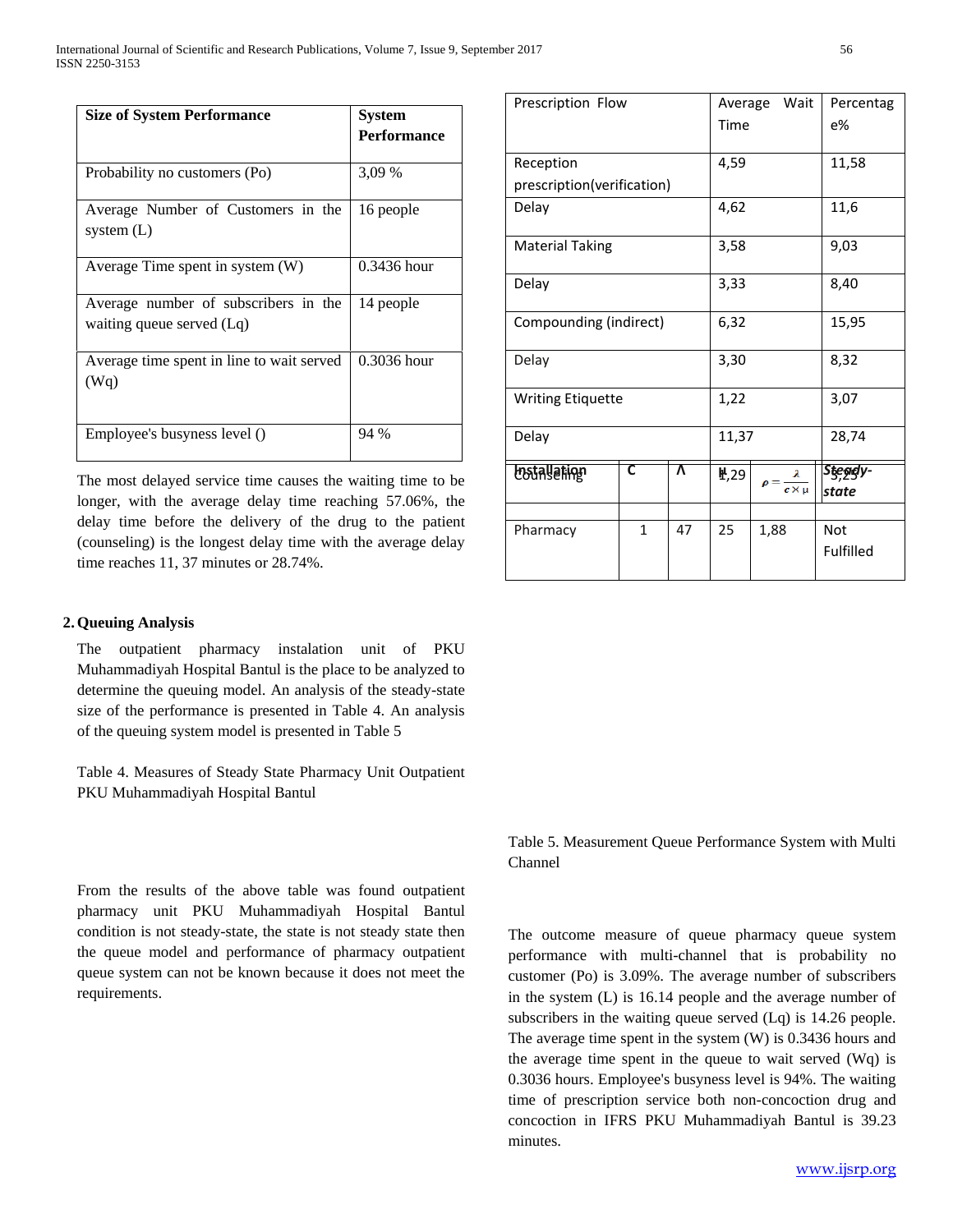From the result of performance calculation, we get the best queuing model structure with the characteristics of IFRS PKU Muhammadiyah Bantul is M / M / 2: FCFS /  $\infty$  /  $\infty$ , which means arrival rate following poisson distribution (M) and service level following poisson distribution (M) . Number of servers receiving 2 recipes with First Come First Serve (FCFS) service rules. Unlimited queue length  $(\infty)$  and unlimited population size  $(\infty)$ . In accordance with the results of research Wahyuningtyas (2013), obtained queue model at the pharmacy of Dr.Kariadi Hospital Semarang is M / M / 2: FCFS  $\ell \infty$  /  $\infty$  with service level berpistrubusi poisson or random and level of poisson distribution service, The number of server 2 with the rule of First Come First Serve (FCFS). Unlimited queue length  $(\infty)$  and unlimited population size (∞).

### **3. Factors that affect service time**

The cause of the long waiting time of prescription service process at IFRS PKU Muhammadiyah Bantul was analyzed by qualitative data collection method (observation), among others;

a. Employee

There are several service points that the number of employees is less, especially during peak hours of service, among others at the time of drug compounding (AA) and drug delivery (pharmacist). Lack of employee resulted in a longer service delay time. According to Margaret, the way to reduce delay time is by increasing the number of "payment units" or servers, especially during peak hours [5]. It has considerable potential to decrease the lag (delay) time. The addition of workers can streamline services to IFRS PKU Muhammadiyah Bantul, but also need further consideration with the addition of employees or workers require a fee, so that the addition of employees can be done at peak hours just to be more effective.

b.Infrastructure

The area of the building (room) IFRS PKU Muhammadiyah Bantul narrow, has not fully provide comfort to employees. At the time of many concoctions recipe, employees alternately disperse the drug due to a less extensive area.

c. Service Hours

One of the external factors affecting waiting time is the practice of concurrent Doctors, especially poly-recipes making polishes such as poly diseases, child poly, and skin poly.

According to Nurjanah, as for the problem of waiting time of prescription service to be long that is the availability of labor and visiting hours of patients [6]. So these factors have an impact on patient satisfaction in terms of waiting time service

#### **IV. CONCLUSION**

Based on the results and discussion then it can be concluded:

- 1. Outpatient pharmacy service waiting time at IFRS PKU Muhammadiyah Bantul as follows:
	- a. Waiting time of service either direct recipe or recipe indirectly got average time 39,23 minutes
	- b.The longest service time reaches 54.08 minutes, while the fastest service time is 19.04
	- c. The point of the waiting time of prescription service is seen in the delay process before the drug administration (counseling) is 9.32 minutes. The existence of a delay component that contributes greatly causes the process to be long. Delay is caused, among others, lack of officers for pursuing other activities.
- 2. Characteristics of IFRS model of PKU Muhammadiyah Bantul
	- a. The best queue model for IFRS Pku Bantul is (M/M/2):(  $GD/\infty/\infty$
	- b.The performance of the IFRS Pku Muhammadiyah Bantul queuing system, the probability of no customer (Po) is 3.09%. The average number of subscribers in the system (L) is 16.15 people and the average number of subscribers in the waiting queue served (Lq) is 14.27 people. The average time spent in the system (W) is 0.3436 hours and the average time spent in the queue to wait served (Wq) is 0.3036 hours. Employee's busyness level is 94%.
	- c. The level of busyness of the officers is very high 94%, need additional staff to reduce workload (utility) officer and waiting time service.

#### **V. SUGGESTION**

Outpatient pharmacy service waiting time at IFRS PKU Muhammadiyah Bantul, especially indirect drugs, has not yet reached the indicator of waiting time of IFRS PKU Muhammadiyah Bantul. This is due to the lack of stability, between the patient's arrival rate and the number that can be served. It is expected that the management should pay more attention to the following matters:

- 1.Review the number of employees available today,especially on shifts when service is busy.
- 2. Seeking repair or improvement of infrastructure facilities especially outpatient pharmacy room, for the convenience of